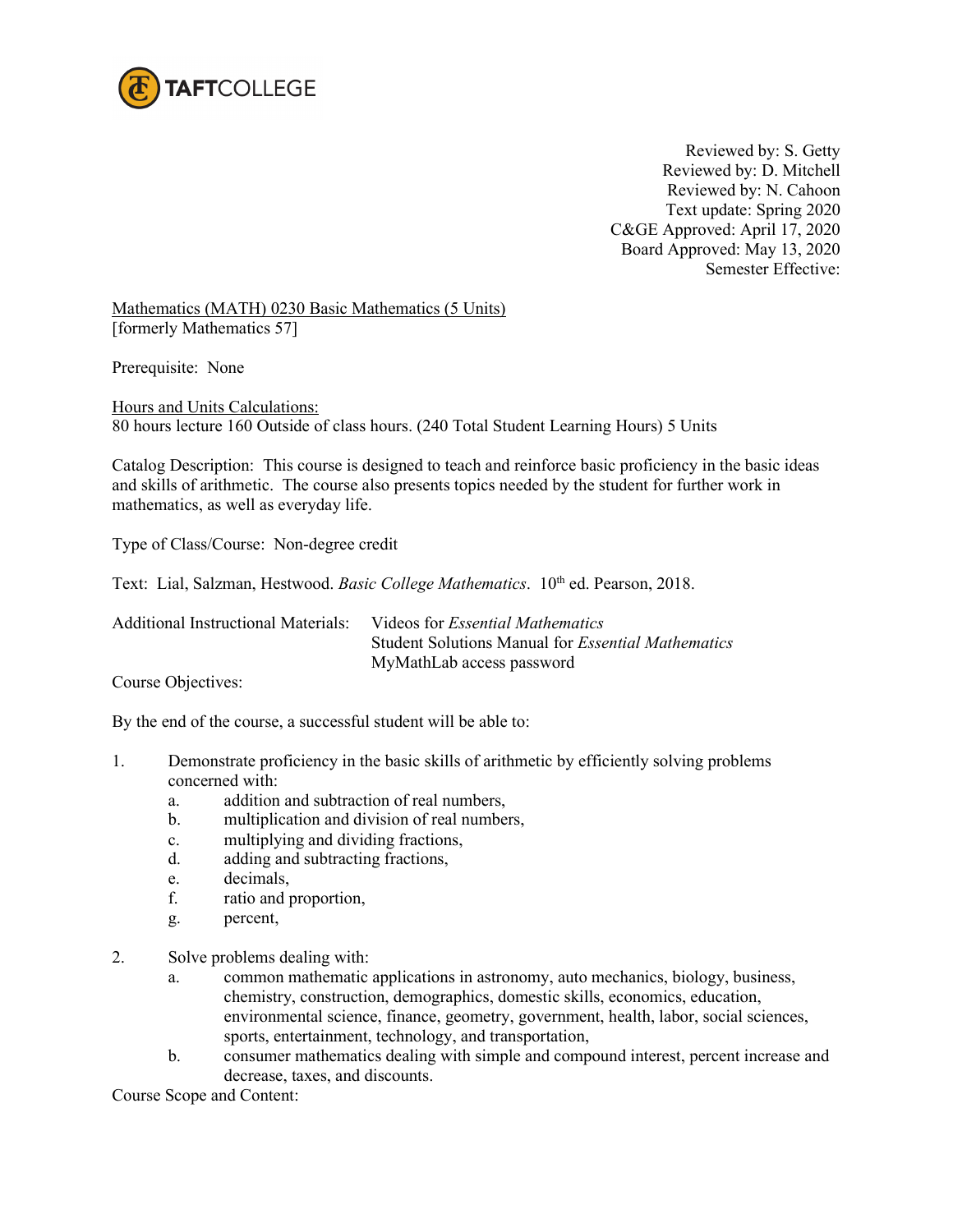

Unit I Whole Numbers

- A. Identify Whole Numbers,
- B. Read and write whole numbers,
- C. Add and subtract whole numbers,
- D. Solving application problems involving addition and subtraction,
- E. Perform multiplication upon whole numbers,
- F. Use shortcuts for multiplying numbers with zeros,
- G. Write division problems three ways,
- H. Determine divisibility by using the divisibility rules,
- I. Divide a number by short and long division,
- J. Solve application problems involving multiplication and division,
- K. Round numbers to estimate answers,
- L. Round numbers using front-end rounding,
- M. Identify an exponent and a base,
- N. Find the square root of a number, and
- O. Use the order of operations to simplify a numerical expression.

## Unit II Multiplying and Dividing Fractions

- A. Use a fraction to show which part of a whole is shaded or used,
- B. Identify the numerator and denominator of a fraction,
- C. Identify proper and improper fractions,
- D. Write mixed numbers as improper fractions,
- E. Write improper fractions as mixed numbers,
- F. Find all of the factors of a number,
- G. Find the prime factors of a number,
- H. Write a fraction in lowest terms by using common factors and prime factors,
- I. Show that two fractions are equivalent,
- J. Multiply fractions by fractions and whole numbers,
- K. Determine the area of a figure using fractional dimensions,
- L. Find the reciprocal of a fraction,
- M. Divide fractions,
- N. Add, subtract, multiply, and divide mixed numbers,
- O. Estimate the answer when using mixed numbers, and
- P. Solve application problems involving multiplying and dividing fractions and mixed numbers.

Unit III Adding and Subtracting Fractions

- A. Identify like and unlike fractions,
- B. Find the least common multiple of a set of fractions using prime factors and multiples of the largest number,
- C. Find the least common multiple by using repeated division of prime numbers,
- D. Change a fraction to a new equivalent one with the indicated denominator,
- E. Add like and unlike fractions,
- F. Subtract like and unlike fractions,
- G. Add or subtract mixed numbers,
- H. Estimate the answers when adding or subtracting mixed numbers,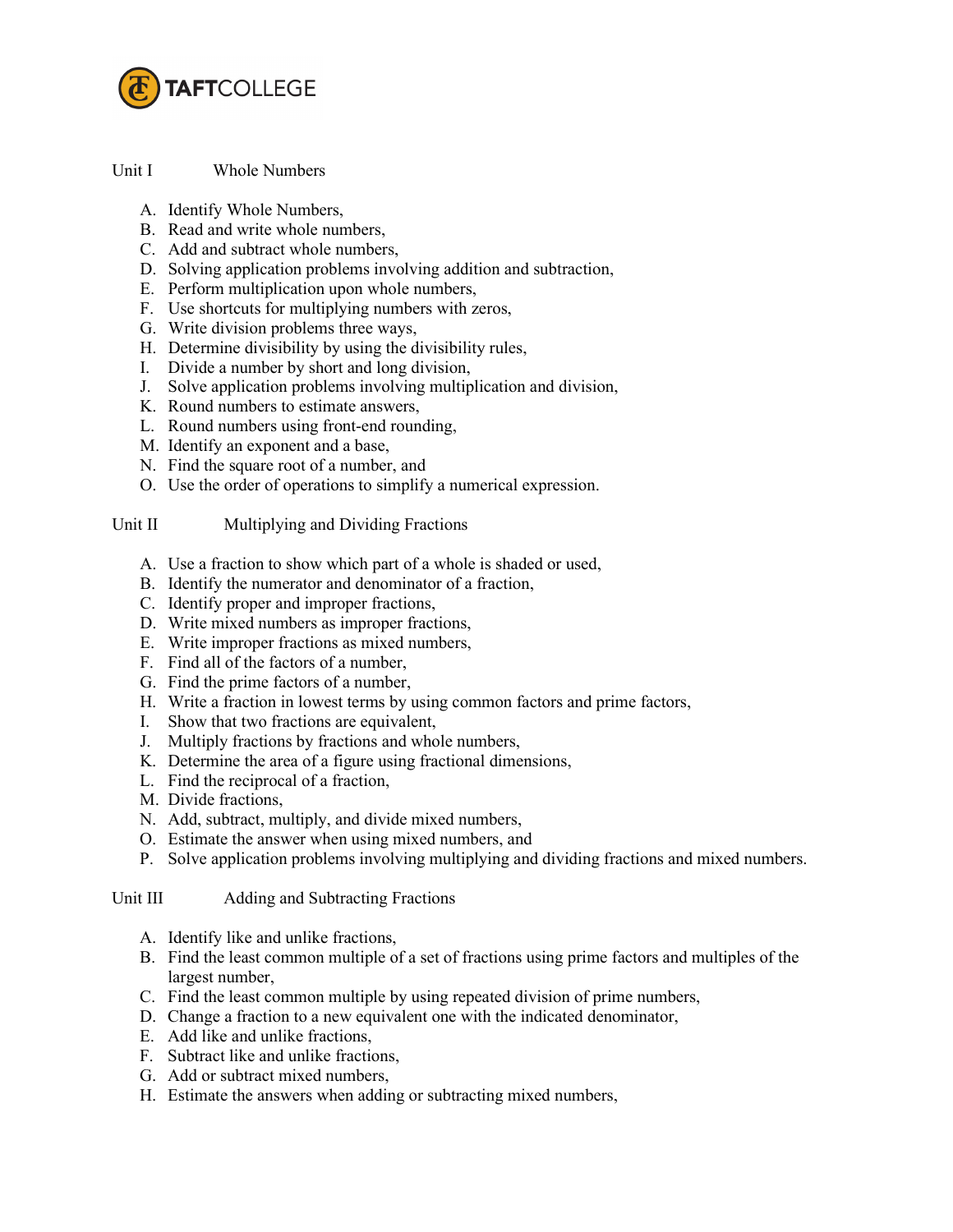

- I. Identify the greater of two fractions,
- J. Use exponents with fractions,
- K. Use the order of operations to simplify fractional expressions, and
- L. Solve word problems involving the addition or subtraction of fractions and mixed numbers.

## Unit IV Decimals

- A. Identify the place value of a digit,
- B. Read and write decimal numbers,
- C. Write decimals as fractions and mixed numbers,
- D. Round a decimal number to a pre-determined place value,
- E. Round money amounts to the nearest cent or dollar,
- F. Add and subtract decimal numbers,
- G. Multiply and divide decimal numbers,
- H. Estimate the answer when adding and subtracting decimal numbers,
- I. Divide decimal numbers by whole numbers and decimal numbers,
- J. Use the order of operations when working with decimals,
- K. Write fractions as equivalent decimals,
- L. Compare the size of fractions and decimals, and
- M. Solve application problems involving operations with decimal numbers.

### Unit V Ratio and Proportion

- A. Write ratios and rates in fraction, colon, and to forms
- B. Solve ratio and rate problems involving whole numbers, fractions, and decimals
- C. Convert from one unit to another
- D. Find a unit rate and use unit rates to find the best buy
- E. Write proportions and determine whether proportions are true or false
- F. Find the cross products of proportions and use the cross products to find the unknown in a proportion
- G. Use proportions to solve application problems including percents

#### Unit VI Percents

- A. Explain the meaning of percent,
- B. Write percents in decimal, fraction form, and shift among these three forms when needed,
- C. Find 1, 5,10,50, and 100% of a value using a shortcut,
- D. From memory, give the percent equivalent of  $\frac{1}{2}$ ,  $\frac{1}{3}$ ,  $\frac{1}{4}$ ,  $\frac{1}{5}$ ,  $\frac{1}{8}$ ,  $\frac{1}{9}$ , and  $\frac{1}{10}$ ,
- E. Use the percent proportion to solve percent applications,
- F. Use the percent equation to solve percent problems,
- G. Identify the elements of the percent proportion and equation, including the part, whole, and percent,
- H. Solve application problems including sales tax, commissions, discounts, and percent change,
- I. Find the simple interest on a loan, and
- J. Find the total amount due on a loan.

Learning Activities Required Outside of Class:

The students in this class will spend a minimum of 10 hours per week outside of the regular class time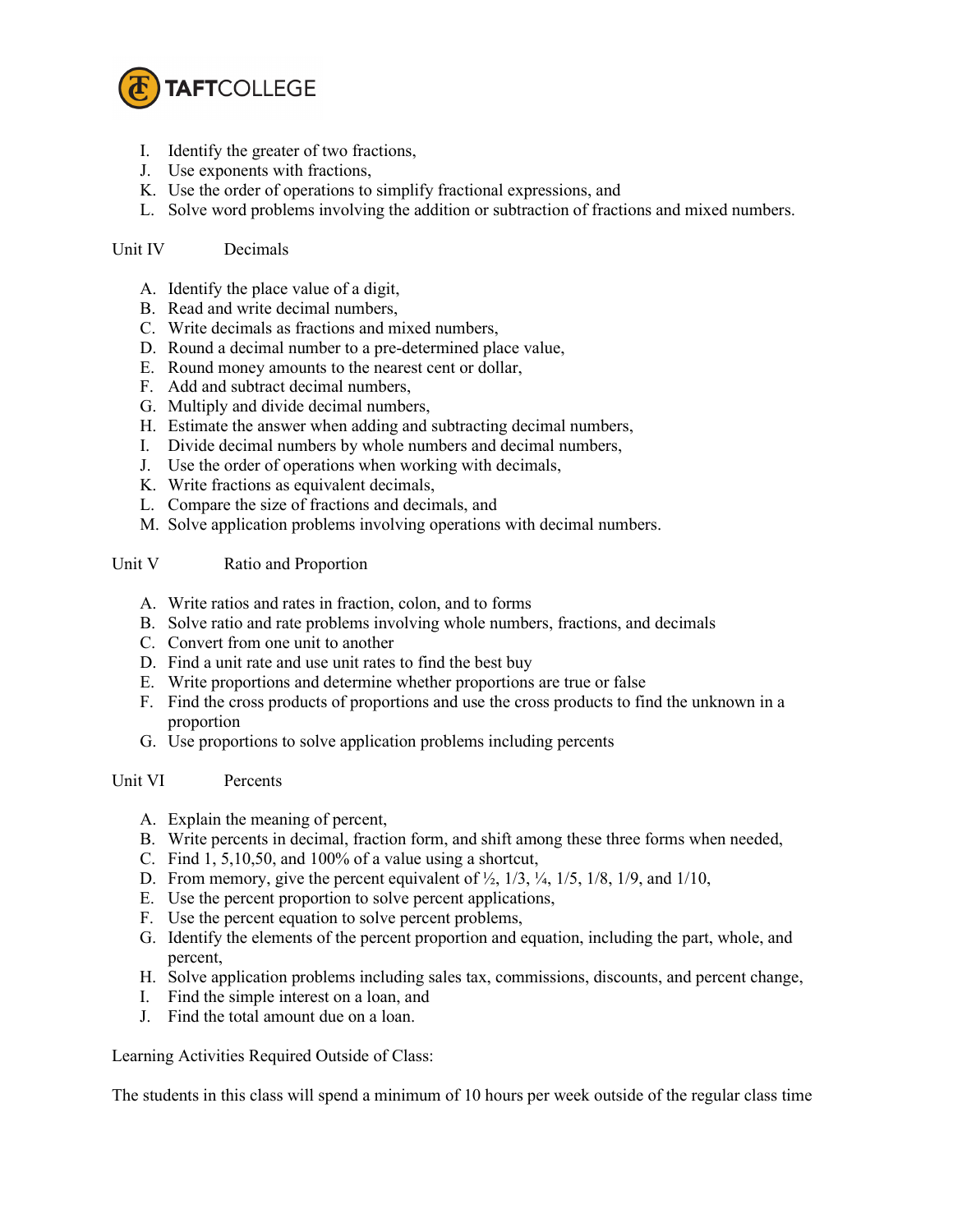

## doing the following:

- 1. Studying
- 2. Skill practice
- 3. Completing assignments
- 4*.* Completing special projects as assigned by instructor

Methods of Instruction:

- 1. Lecture-demonstrations and simple problems solved by the instructor,
- 2. Occasional lab activities on the computer and/or calculator, and
- 3. Demonstrations and interactive lessons from the Internet.

# Methods of Evaluation:

- 1. Computational or non-computational problem solving demonstrations including:
- 2. exams,
- 3. homework problems,
- 4. quizzes,<br>5. projects,
- projects, and
- 6. final examination.

Supplemental Data:

| TOP Code:                   | 170100: Mathematics, General      |
|-----------------------------|-----------------------------------|
| <b>SAM Priority Code:</b>   | E: Non-Occupational               |
| <b>Distance Education:</b>  | Online; Offline                   |
| Funding Agency:             | Y: Not Applicable(funds not used) |
| Program Status:             | 2: Stand-alone                    |
| Noncredit Category:         | Y: Not Applicable, Credit Course  |
| Special Class Status:       | N: Course is not a special class  |
| <b>Basic Skills Status:</b> | B                                 |